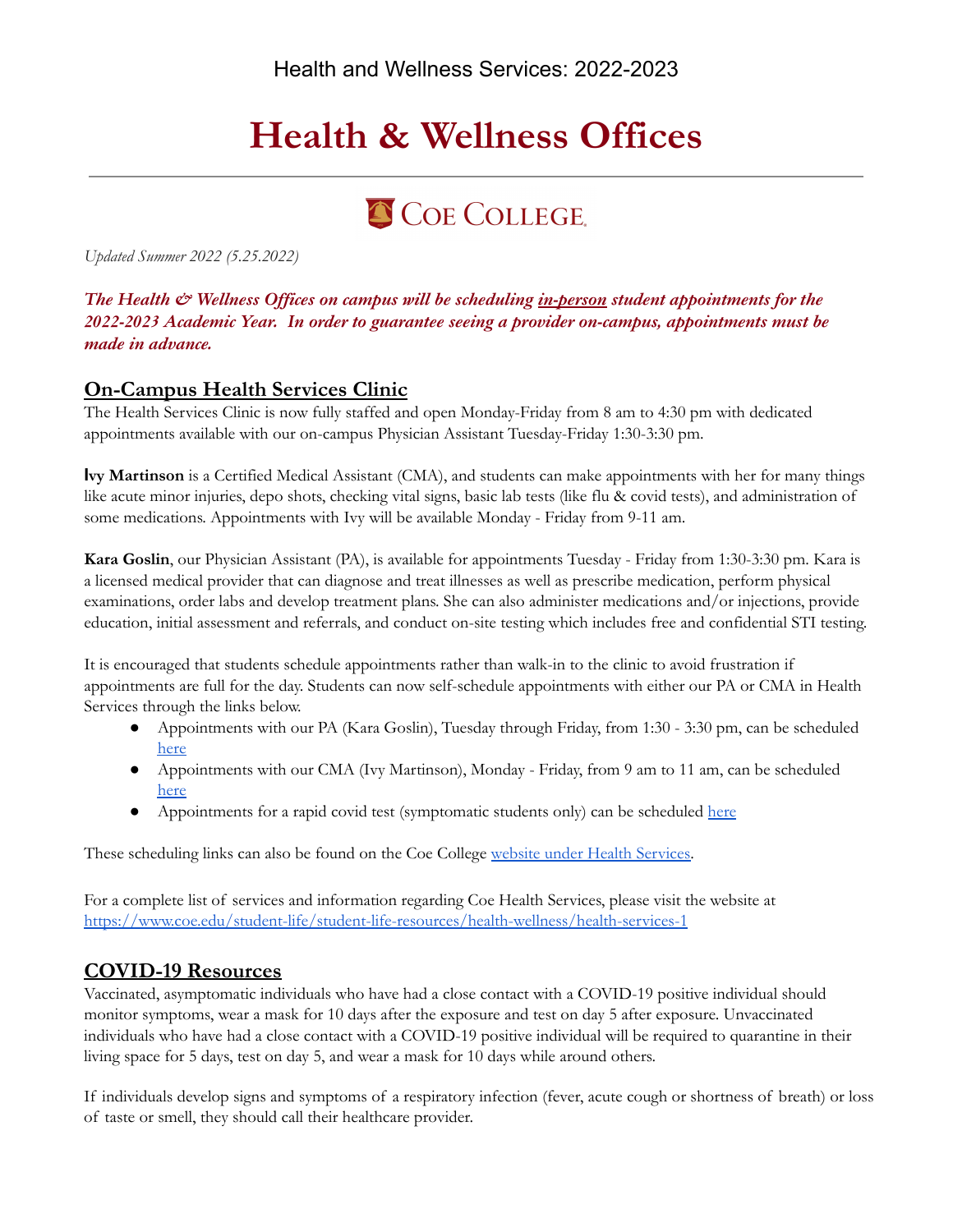## Health and Wellness Services: 2022-2023

#### **Testing options for Students**

 Students with illness symptoms should continue to stay home from all classes/activities. Symptomatic students can [request](https://docs.google.com/forms/d/e/1FAIpQLSek9N1iI1t5TmLs_KzaWGIsgopI8Qo_ytLwL_kLYjB9Qp4SCw/viewform?usp=sf_link) a test through Health Services by completing the test request form. Please do not report to Health Services without an appointment if you are symptomatic.

If students are also a close contact, reach out to covid@coe.edu as well for isolation protocols.

Health Services Testing Protocol for symptomatic students

- ● Health Services will schedule a rapid test on day one, and recommend that students take a PCR test while in the office as well. PCR tests have been coming back within 24 hours so this is a quick turnaround through Health Services.
- If negative, Health Services will recommend returning for another test on day 2.
- $\bullet$ If at any point a student tests positive, isolation protocols are initiated.

Close contact students who are not symptomatic should stop in Health Services to take a PCR test on day 5 after close contact. Students may continue to attend class as long as they are not symptomatic. If positive, isolation protocols will be initiated.

**Unity Point COVID Line:** For answering COVID-related questions, particularly students who have symptoms and looking for a place to go to get tested. This resource can help direct the student to the nearest testing site at a time that's convenient for them. This is staffed Monday through Thursday 8:00am – 4:30pm. Messages can be left at any time and students can expect a call back the same day if they leave a message during the normal hours of operation. Phone number: 319-730-9532.

**After-hours UnityPoint My Nurse COVID19 Hotline:** Foranswering COVID-related questions, particularly students who have symptoms after other resources are closed. Phone number: 800-424-3258.

 **COVID-19 support**- We know how difficult it can be while in Isolation or quarantine. If you wish to seek individual counseling support, please refer to Mental health and Counseling resources in this document for more options.

## **General Health Resources Information**

 not have health care coverage, you still may utilize many of the free or sliding fee scale clinics in the area. Please refer to the Coe College website to learn more, review the information below or contact Assistant Dean of Health and Wellness, Emily Barnard ([ebarnard@coe.edu](mailto:ebarnard@coe.edu)), with questions. If you are a student needing any kind of health services (mental health or physical health) and are underinsured or do

If you need to speak with someone immediately or have an emergency...

- If you are on campus, contact campus safety and security at 319.399.8888.
- $\bullet$  at 319.362.2174 or 800.332.4224. If you are off campus, go to the emergency room or call 911. You also can call Foundation 2, Crisis Services

## **Insurance**

 If you do not have health insurance, the college recommends you go to the Eastern Iowa Health Center, Community Health Free Clinic or His Hands Free Clinic. These offices offer reduced cost or free medical services depending on a person's individual circumstances (if you do not have a medical emergency, we recommend calling ALL offices prior to any visit, as their hours and services may have changed). Most of these resources also have moved to telemedicine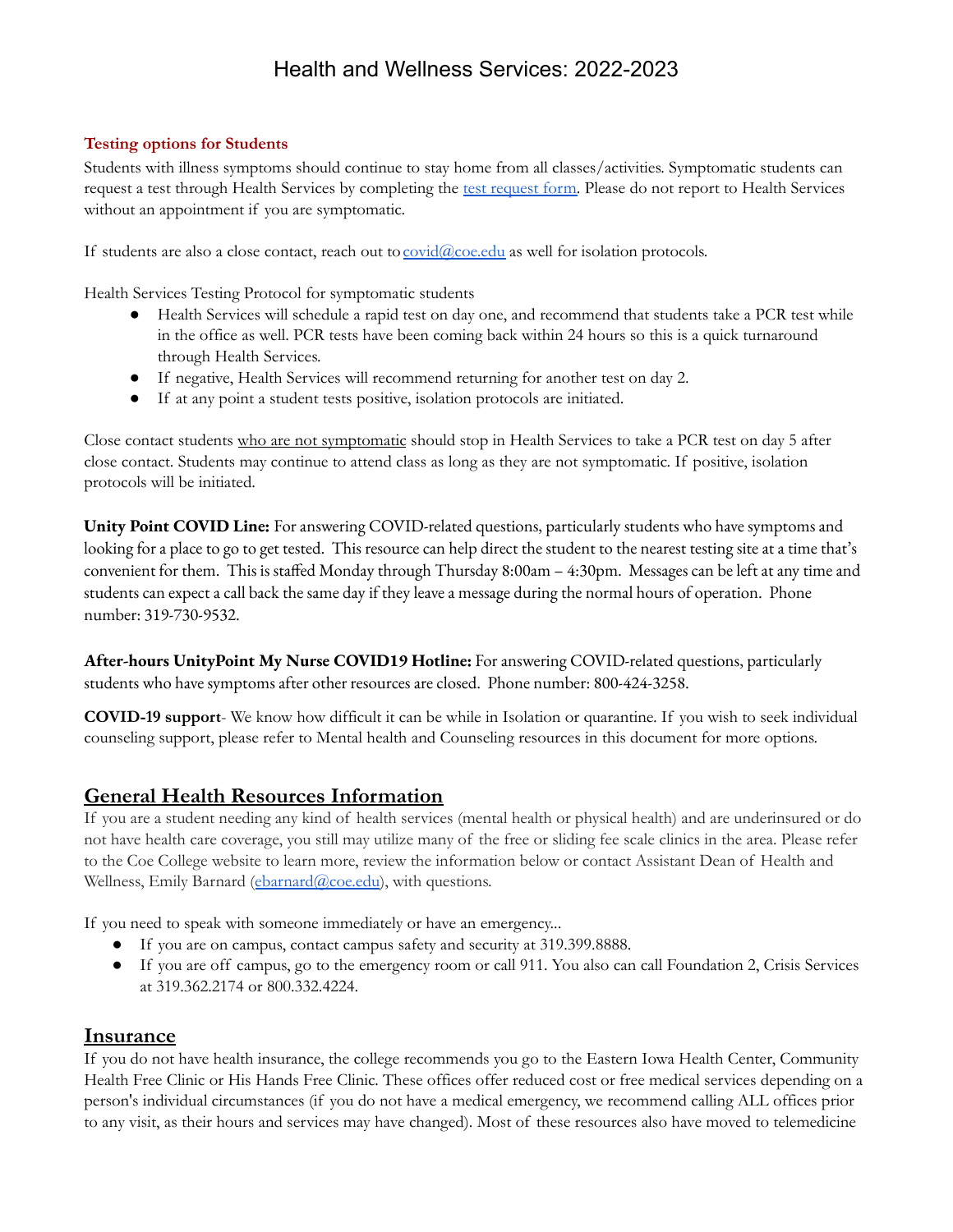## Health and Wellness Services: 2022-2023

 appointments allowing you the ability to have an appointment with a health care provider from your place of residence**.**

 If you have any illness symptoms consistent with COVID-19, or you have had contact with a person with COVID-19, please call ahead before visiting a medical facility. Proper screening and assessment will occur over the phone, and you'll then be advised on next steps. These precautions are important, as they help protect others from being exposed to the virus.

## **Health Resources in the Cedar Rapids Area**

*Please Note: This is not a comprehensive list of all providers in the area.*

#### **Reduced cost/free medical resources**

- **Eastern Iowa Health Center** | 1201 3rd Ave SE, Cedar Rapids |319.730.7300
- **Community Health Free Clinic |** 947 14th Ave. SE, Cedar Rapids |319.363-0416
- **His Hands Free Clinic |** 400 12th St. SE, Cedar Rapids, IA 52403 | 319.862.2636

 **In addition to the free and reduced clinics above, if you have access to medical insurance,**we encourage you to utilize the numerous community resources below (this is not an all-inclusive list of availability in the Cedar Rapids area).

#### **Walk-in/urgent care medical clinics (at your own expense)**

**Mercy Clinics**

- **● Mercy Care North |** 5264 Council St. NE | 319.221.8444
- **● Mercy Care South |** 2815 Edgewood Road SW | 319.221.8695
- **● Mercy Care Marion Urgent Care |** 3701 Katz Drive, Marion | 319.373.3022

Mercy offers patients access to a local Mercy health care provider from the comfort of their home through Mercy's MyChart mobile *app. Learn more about video [visits.](https://www.mercycare.org/services/video-visit/)*

#### **Unity Point Clinics**

- **● Unity Point Clinic – Express (Peck's Landing) |** 1940 Blairs Ferry Road, Suite 104 Hiawatha | 319.393.0178
- **● Unity Point Clinic Urgent Care – Marion |** 2992 7th Ave, Marion | 319.730.8300
- **UnityPoint-Westside Urgent Care |** 2375 Edgewood Rd SW, Cedar Rapids| 319.396.1983

No primary care physician? If you do not have a primary care physician, call 319.730.9532 for screening and advice on next steps. This could include an appointment at the Respiratory Illness Clinic and/or a telephonic visit with a primary care *physician.*

#### **Other urgent care clinics**

- **● PCI Specialty Care Now (first floor) |** 202 10th St. SE | 319.396.9097
- **● Immediate Care Center |** 6911 C Ave. NE | 319.832.1463
- **● UI Health Care Cedar Rapids: Urgent Care |** 411 10th St. SE, Suite 2300 | 319.731.1430
- **● UI QuickCare (three locations in Iowa City and North Liberty) |** Visit their website for [locations,](https://uihc.org/ui-quickcare) hours and contact [information.](https://uihc.org/ui-quickcare)

#### **Emergency rooms (open 24 hours per day)**

● **St Luke's Hospital |** 1026 A Ave. NE | 319.369.7105